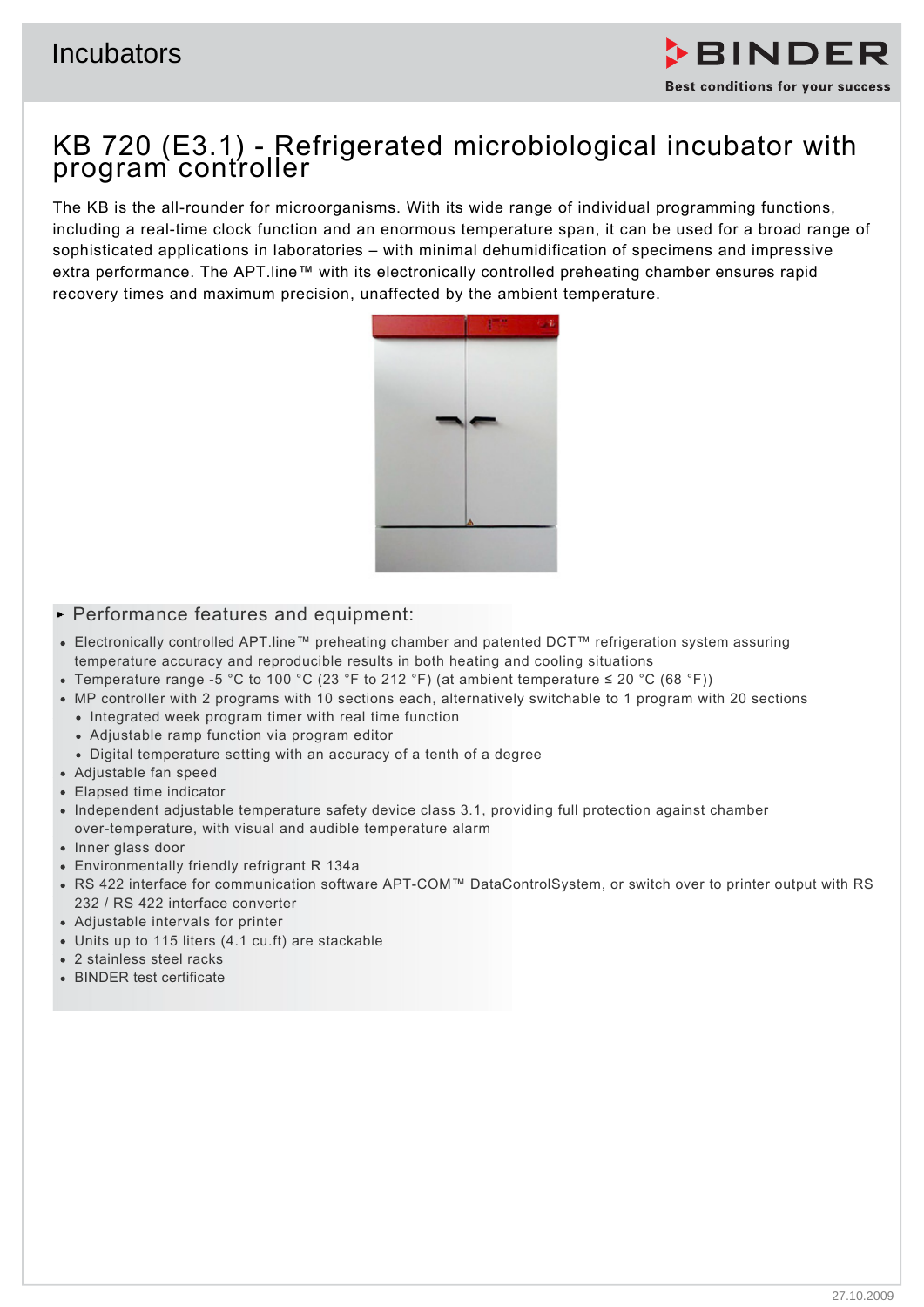|                                                                                                                                                                                                                                                                                                                                                                                                                                                                                                                                                                                                                                                | KB 720 (E3.1)             |  |
|------------------------------------------------------------------------------------------------------------------------------------------------------------------------------------------------------------------------------------------------------------------------------------------------------------------------------------------------------------------------------------------------------------------------------------------------------------------------------------------------------------------------------------------------------------------------------------------------------------------------------------------------|---------------------------|--|
| <b>Exterior dimensions</b>                                                                                                                                                                                                                                                                                                                                                                                                                                                                                                                                                                                                                     |                           |  |
| Width (mm/inch)                                                                                                                                                                                                                                                                                                                                                                                                                                                                                                                                                                                                                                | 1234 / 48.6               |  |
| Height (inclusive castors) (mm/inch)<br>Depth (mm/inch)                                                                                                                                                                                                                                                                                                                                                                                                                                                                                                                                                                                        | 1816 / 71.5<br>867 / 34.1 |  |
| Plus door handle, I-panel, connection (mm/inch)                                                                                                                                                                                                                                                                                                                                                                                                                                                                                                                                                                                                | 100/3.9                   |  |
| Wall clearance (mm/inch)                                                                                                                                                                                                                                                                                                                                                                                                                                                                                                                                                                                                                       | 100/3.9                   |  |
| Wall clearance with open door(s) (mm/inch)                                                                                                                                                                                                                                                                                                                                                                                                                                                                                                                                                                                                     | 160/6.3                   |  |
| Steam space volume (I/cu.ft.)                                                                                                                                                                                                                                                                                                                                                                                                                                                                                                                                                                                                                  | 855 / 30.2                |  |
| Number of doors                                                                                                                                                                                                                                                                                                                                                                                                                                                                                                                                                                                                                                | $\overline{2}$            |  |
| Number of inner glass doors                                                                                                                                                                                                                                                                                                                                                                                                                                                                                                                                                                                                                    | $\overline{2}$            |  |
| <b>Interior dimensions</b>                                                                                                                                                                                                                                                                                                                                                                                                                                                                                                                                                                                                                     |                           |  |
| Width (mm/inch)                                                                                                                                                                                                                                                                                                                                                                                                                                                                                                                                                                                                                                | 1000 / 39.4               |  |
| Height (mm/inch)                                                                                                                                                                                                                                                                                                                                                                                                                                                                                                                                                                                                                               | 1168 / 46.0               |  |
| Depth (mm/inch)                                                                                                                                                                                                                                                                                                                                                                                                                                                                                                                                                                                                                                | 600 / 23.6                |  |
| Interior volume (I/cu.ft.)                                                                                                                                                                                                                                                                                                                                                                                                                                                                                                                                                                                                                     | 700 / 24.7                |  |
| Racks (number standard/max.)                                                                                                                                                                                                                                                                                                                                                                                                                                                                                                                                                                                                                   | 2/14                      |  |
| Load per rack (kg/lbs.)                                                                                                                                                                                                                                                                                                                                                                                                                                                                                                                                                                                                                        | 45 / 99                   |  |
| Permitted total load (kg/lbs.)                                                                                                                                                                                                                                                                                                                                                                                                                                                                                                                                                                                                                 | 120 / 265                 |  |
| Weight (empty) (kg/lbs.)                                                                                                                                                                                                                                                                                                                                                                                                                                                                                                                                                                                                                       | 262 / 578                 |  |
| Temperature data                                                                                                                                                                                                                                                                                                                                                                                                                                                                                                                                                                                                                               |                           |  |
| Temperature range (°C/°F) 1)                                                                                                                                                                                                                                                                                                                                                                                                                                                                                                                                                                                                                   | $-5 - 100 / 23 - 212$     |  |
| Temperature variation                                                                                                                                                                                                                                                                                                                                                                                                                                                                                                                                                                                                                          |                           |  |
| at 5 °C (41 °F) ( $\pm$ °C)                                                                                                                                                                                                                                                                                                                                                                                                                                                                                                                                                                                                                    | 0.2                       |  |
| at 25 °C (77 °F) ( $\pm$ °C)                                                                                                                                                                                                                                                                                                                                                                                                                                                                                                                                                                                                                   | 0.1                       |  |
| at 40 °C (104 °F) ( $\pm$ °C)                                                                                                                                                                                                                                                                                                                                                                                                                                                                                                                                                                                                                  | 0.2                       |  |
| Temperature fluctuation                                                                                                                                                                                                                                                                                                                                                                                                                                                                                                                                                                                                                        |                           |  |
| at 5 °C (41°F) ( $\pm$ °C) ( $\pm$ °C)                                                                                                                                                                                                                                                                                                                                                                                                                                                                                                                                                                                                         | 0.1                       |  |
| at 40 °C (104 °F) ( $\pm$ °C)                                                                                                                                                                                                                                                                                                                                                                                                                                                                                                                                                                                                                  | 0.2                       |  |
| Heating up time to 40°C (77°F) 2) (min)<br>Cooling down time from 40 °C (72 °F) to 5 °C (9 °F) (Min.)                                                                                                                                                                                                                                                                                                                                                                                                                                                                                                                                          | 13<br>160                 |  |
| Recovery time after door was open for 30 sec 2)                                                                                                                                                                                                                                                                                                                                                                                                                                                                                                                                                                                                |                           |  |
| at 5 °C (9 °F) (Min.)                                                                                                                                                                                                                                                                                                                                                                                                                                                                                                                                                                                                                          | 17                        |  |
| at 40 °C (72 °F) (Min.)                                                                                                                                                                                                                                                                                                                                                                                                                                                                                                                                                                                                                        | $\overline{2}$            |  |
|                                                                                                                                                                                                                                                                                                                                                                                                                                                                                                                                                                                                                                                |                           |  |
| <b>Electrical data</b><br>Housing protection acc. to EN 60529                                                                                                                                                                                                                                                                                                                                                                                                                                                                                                                                                                                  | <b>IP 20</b>              |  |
| Nominal voltage (±10 %) 50/60 Hz (V)                                                                                                                                                                                                                                                                                                                                                                                                                                                                                                                                                                                                           | 230                       |  |
| Nominal power (kW)                                                                                                                                                                                                                                                                                                                                                                                                                                                                                                                                                                                                                             | 1.35                      |  |
| Energy consumption 3)                                                                                                                                                                                                                                                                                                                                                                                                                                                                                                                                                                                                                          |                           |  |
| at 5 °C (9 °F) (W)                                                                                                                                                                                                                                                                                                                                                                                                                                                                                                                                                                                                                             | 538                       |  |
|                                                                                                                                                                                                                                                                                                                                                                                                                                                                                                                                                                                                                                                | 501                       |  |
| at 40 °C (72 °F) (W)<br>Based on the ice increase on the evaporators the refrigerating capacity decreases at a set value of < 0 °C (32 °F).<br>For this reason the chambers have to be defrosted regularly (approx. once a week).<br>1) at an ambient temperature $\leq$ 20°C<br>2) up to 98 % of the set value<br>3) these values can be used upon calculation of air conditioning systems<br>All technical data are specified for units with standard equipment at an ambient temperature of 25 °C and a voltage fluctuation of ±10 %. The is data are determinated in accordance to factory standard equipment at an ambie<br>at all times. |                           |  |

2) up to 98 % of the set value<br>3) these values can be used upon calculation of air conditioning systems<br>All technical data are specified for units with standard equipment at an ambient temperature of 25 °C and a voltage fl

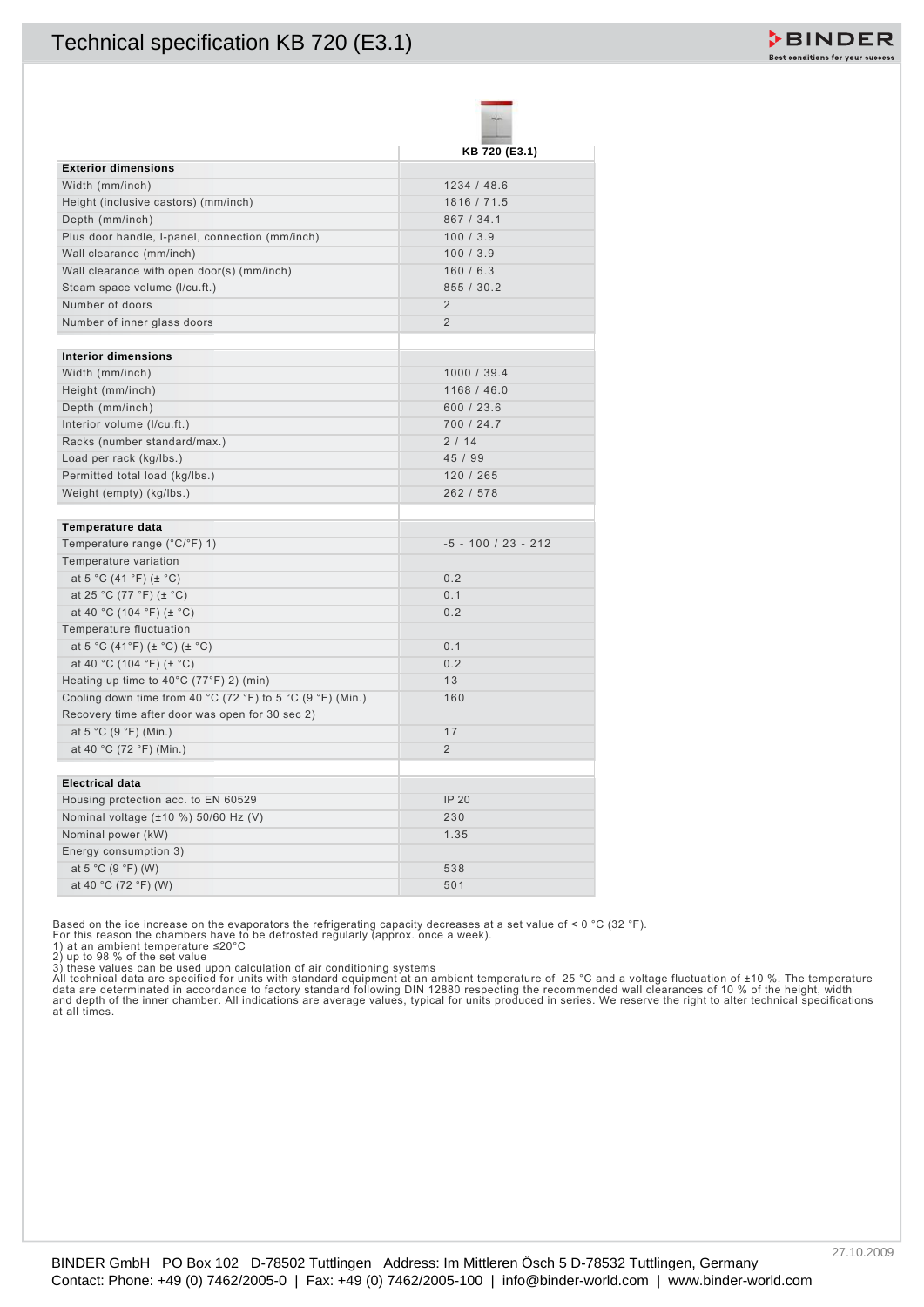



Waterproof interior socket

Switchable waterproof interior socket 230 V AC (max. 500 W), IP 65 protected, with corresponding plug (IP 66 protected).



Additional PT 100 temperature sensor

Contact: Phone: +49 (4) 7462-2006-0 | Fax: +49 (1) 7462-2006-0 | Fax: +49 (1) 7462-2006-0 | info@binder-world.com | Particular contact: 232 V AC (reas. 600 W). IP 05 promotes, when the contractions and particular comments In situ or flexible installation for exact temperature measurement within the specimen material; connects to a special plug on the back wall of the inner chamber.



Access ports

With silicon plugs for inserting external measuring devices into the chamber. Access ports with 10, 30, 50, 100 mm (0.4, 1.2, 2, 3.94 inch) diameter.



Calibration certificates and validation

BINDER can significantly reduce the time and effort needed for equipment qualification and validation. We draw on unparalleled knowledge of our equipment applications and years of experience in certification.



Operational data documentation: APT-COM™ DataControlSystem

The only standard software that guarantees seamless documentation of all testing parameters in compliance with standards. Can be fully validated in accordance with GLP/GMP and FDA 21 CFR Part 11.